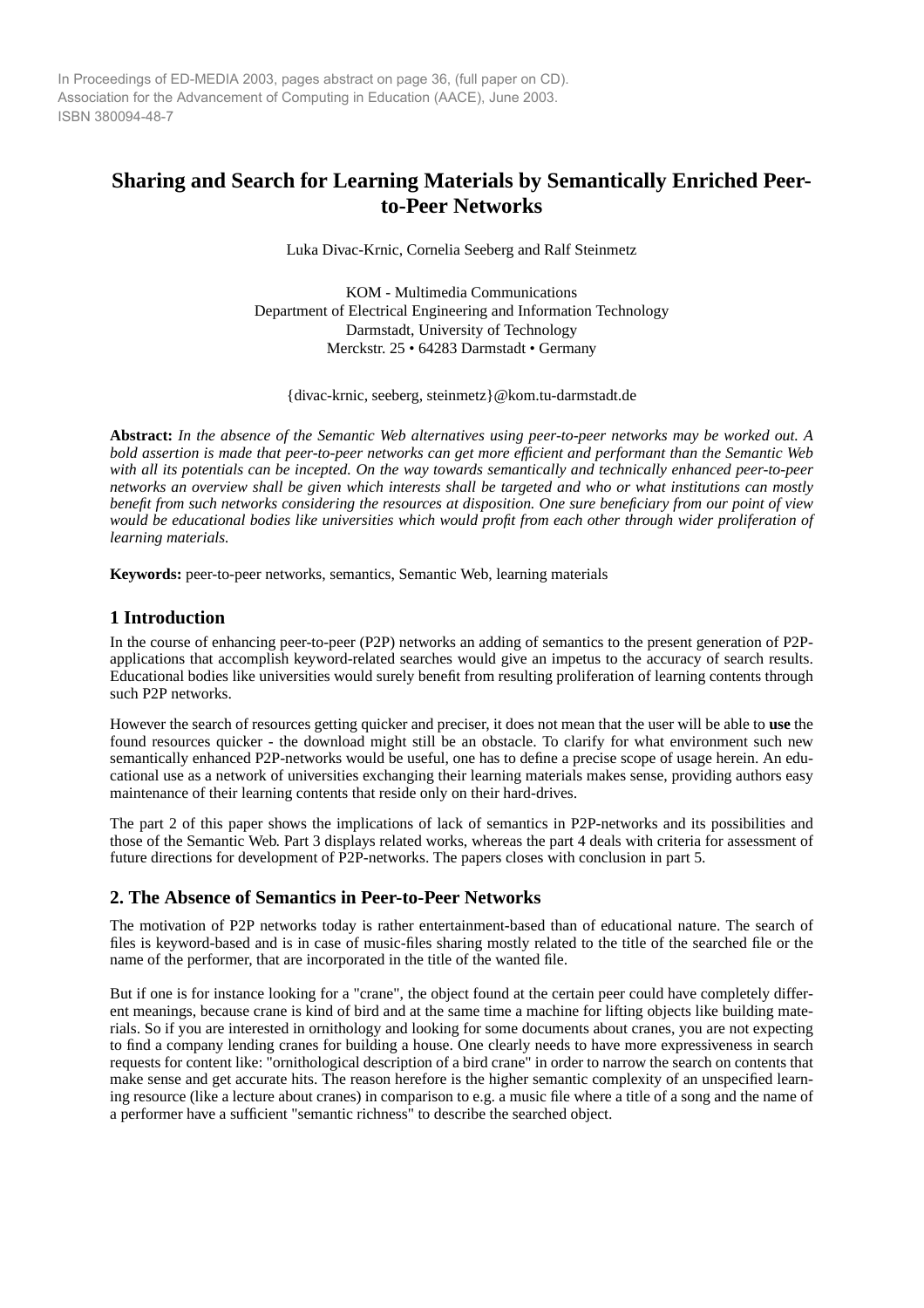### **2.2 Semantic Web**

The Semantic Web will be a powerful tool, which will in the words of Tim Berners-Lee [THL2001]: "Allow anyone to say anything about anything". Besides an improved search of documents, it shall be able to facilitate selecting and triggering of services found on the Web or exchanging data with other agents without any human intervention.

In order to make machines perform adequate document searches, one has to provide meaning of the documents to machines. Relational informations between documents need to be specified and tagged to these documents. Documents will be annotated with markup - metadata, that would express their semantic meaning. An additional way of providing semantic expressions of relations between objects is building of ontologies for specific domains of real world. The objects are thus arranged in super- and sub-classes, which could be easily expanded or replaced by new classes of objects.

In the building of the Semantic Web RDF (Resource Description Framework) will play a big role as a foundation for processing metadata [RDF99]. RDF provides expression of "triples", in form of showing relations between objects by supplying a pointed correlation between them. The most popular means of transport of RDF Metadata is XML based and would constitute a supplementary layer on top of XML. Further involved technologies supporting will probably include Topic Maps XTM [XTM2001], and ontology description language like DAML+OIL [DAO2001] or OWL [OWL2002].

### **2.3 Peer-to-Peer Networks**

P2P communication constitutes a model where each participating party has same capabilities, in contrast to client/ server paradigm. Its technology facilitates providing of services of any online device to any other online device. The potentials of P2P networks go far beyond popular file sharings, like in the case of Gnutella [GNU2000] and Freenet [FRE2001]. They can distribute the responsibilities and thus the load of providing services among peers in a network enabling distributed computing, as in the case of the SETI project [SET2001].

The nature of a P2P network causes some great disadvantages, like requests being sent not resulting in a response at all, because of peers suddenly disconnecting from the network. Though these might be solved with help of their redundant nature enabling replicating resources among peers. Nevertheless there is still not possible to give performance guarantees in P2P networks.

### **3. Related Work**

### **3.1 Edutella**

Wolfgang Nejdl et al. describe in [EDU2002] Edutella, an RDF-based metadata infrastructure for P2P applications building on JXTA framework [JXT2001]. Beside the query service as a core service of Edutella, a data model (ECDM) and a query exchange language (RDF-QEL-i) are introduced. Further services are replication (availability and workload balancing), mapping (translation between different metadata), mediation (reconciliation of conflicting or overlapping information) and annotation service. It focuses on exchange of metadata of learning resources that are generated by schemes like IEEE LOM, IMS and ADL SCORM.

#### **3.2 SON - Semantic Overlay Networks**

Arturo Crespo and Hector Garcia Molina propose in [SON2002] a clustering of nodes with semantically similar content in Semantic Overlay Networks (SONs). Thus the search efficiency should rise because queries are processed by identifying which SON or SONs are better suited to answer it, whereas SONs unlikely to have the searched content are not bothered. In this way node connections within a controlled collection of peers are structured rather than documents.

#### **3.3 An alternative approach with help of ontologies**

An enrichment of contents with metadata can be accomplished by using a controlled and specified vocabulary of a metadata-set, like LOM [LOM2002]. We created a LOM editor [Ste2002] which is implemented as a Java application with Xindice [XIN2002] database connection. During creation of new LOM metadata set for a specific content 10 fields can automatically be, depending on one's business model, filled with values, and 13 other fields are provided for alternative manual filling. The 10 automatically filled fields include information which can be easily be obtained on the fly during editing, like name, size and date of creation.

Provision of an ontology which would represent contents within one repository of a peer (or a group of peers clustered in one) can significantly improve search and administering of contents. There are basically two ways of providing insight and understanding of an ontology to other peers: by a consensus to use same kind of ontology (with the same descriptive language) or by an exchange of different ontologies between peers. The latter approach may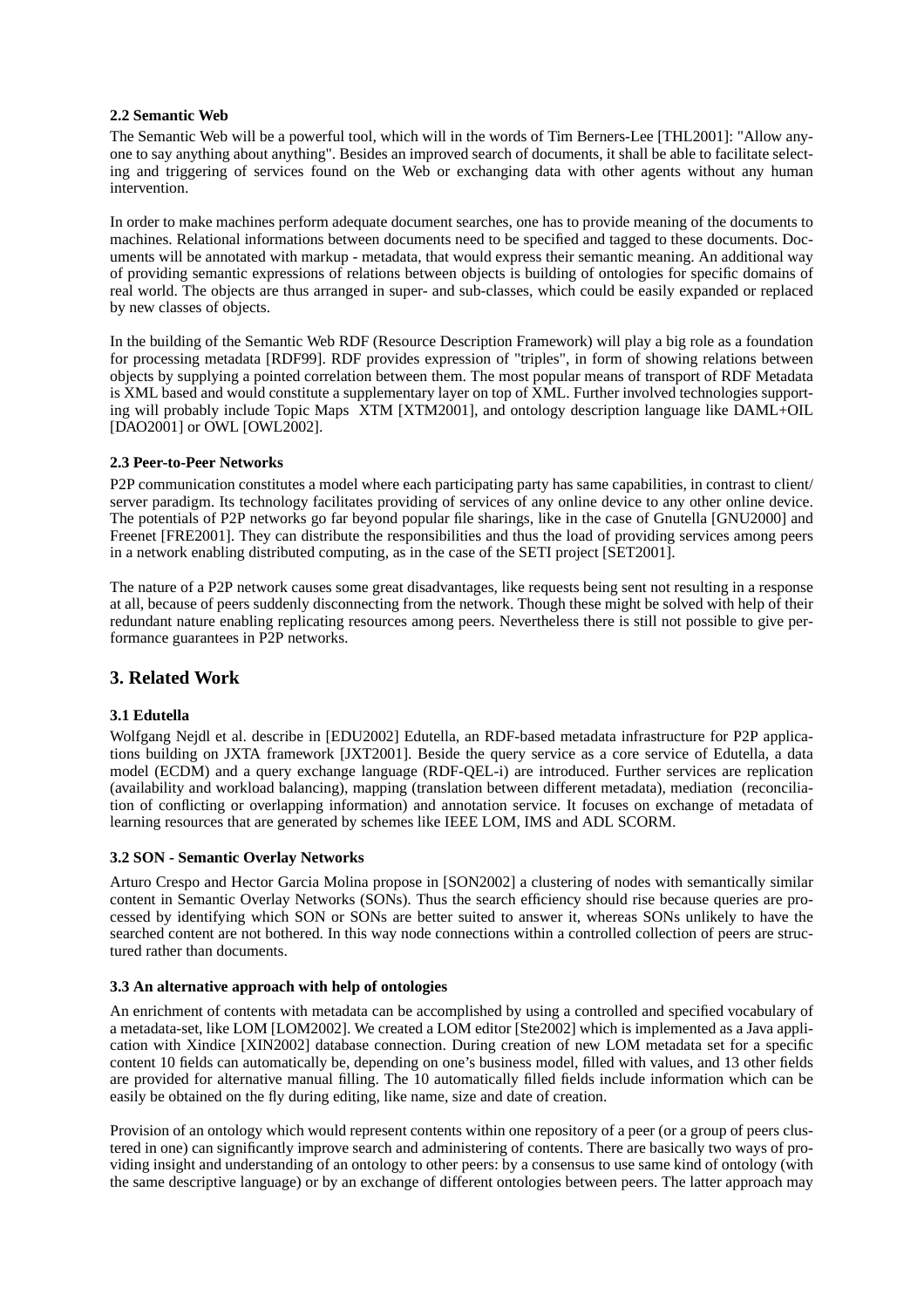be very difficult because one does not know what data each field in an ontology may contain, precipitating different algorithms for extraction of data. But if one takes into consideration that universities with same or similar educational contents (similar professorship chairs) would want to exchange their contents with each other, they are more likely to decide by a consensus which ontology to use.

As the creation of an ontology needs a great deal of thinking about and modeling one's own resources by classifying them into sub- and super-classes, so that a concept of inheritance and inferencing can be achieved, the actual difficulty is making the authors or the owners of these contents performing such a task. A way has to be found to commit every author to add a term in his ontology every time when updating his or hers repository with new contents. If this task is not done properly then the provided semantics would be inaccurate resulting in other peers getting content they were not looking for. This can be solved by introduction of a reward/penalty scheme for peers. If a peer does not properly update his/her ontology this would cause erroneous semantics which would result in inaccurate search by other peers. The peer providing such "false" content shall be granted lower priority for his downloads, in contrast to an author tagging his contents with correct semantics who will be rewarded by getting higher prioritized download sessions.

## **4. Criteria of Assessment**

The postulation of a lower performant substitute for "Semantic Web" is simple: there is no Semantic Web so far. Hence the need of some institutions for exchange of scientific material would have to rely on technologies, that already exist and could be enhanced "faster" than the Semantic Web could be built.

Due to sheer size of the World Wide Web today one can envision the magnitude of work needed to create a semantic layer over the existing net now. That is why an effort could be worth making an attempt to provide a semantic search of objects or documents with technologies that are widely available. A suitable area for beginning would be institutions like universities, that need to exchange academic material like papers, diploma theses or different research projects related material and learning material like lecture notes or lessons with multimedia contents. Another area or group are companies in need of an accurate retrieval of services and products form other companies.

A single most comprehensive task is the actual enrichment of shared documents with semantics. It is well known fact that people do not like to make this effort, especially not in case if somebody else has an advantage of it. As the enrichment with semantics does not solve everything in P2P networks, one has to define some basic form of an assessment of proposed solutions. Following are some issues which should be regarded in sense of effectiveness of usage of future semantically enriched P2P networks:

- **Speed (bandwidth)**: The speed of download of a document is the most important factor defining how quick the document can actually be used. This factor depends heavily on the bandwidth at the disposal of both peers, but not alone on it. Waiting in the queue for a needed file or document might take most of the time on the popular P2P networks today.
- **Effort of semantic enrichment**: The semantic enrichment of documents residing at the sites of peers raises the question of who or what is going to enrich them with semantics. With the growth of downloadable documents at peers sites the amount of the needed metadata will also grow.
- **Reusability of produced semantics**: In time ahead of the birth of the Semantic Web one should think about the reusability of semantic enriched documents therefore. There is still no certainty which technologies will at the inception of Semantic Web be active (RDF, Topic Maps, Curl), but likelihood is big that an XMLbased format will be used.
- **What user group will be able to employ this model**: Due to the size of the bandwidth today at the private users with flat rates the guess is, that only institutions with leased lines, like universities or big companies, will be able to use services like exchange of huge multimedia contents. These interests shall be targeted first.
- **Billing model:** In the case of companies using these services or maybe even private universities, one should anticipate that these will not provide their contents for free. In this case introducing of a billing model should be considered outright.

The rate at which content can be transferred from a peer to another peer depends on the bottleneck bandwidth (the lowest bandwidth part of the path between the peers) between them, the available bandwidth along the path and latency between the peers [MES2002]. This is why greater upstream bandwidth of a content providing peer does not guarantee a quicker download by the content consuming peer. It only ensures that the first hop away from the data sourcing machine is not the bottleneck. However it seams reasonable that the readiness of peers to take long download periods into account would increase, if they know for sure that they are getting exactly the content that they looking for.